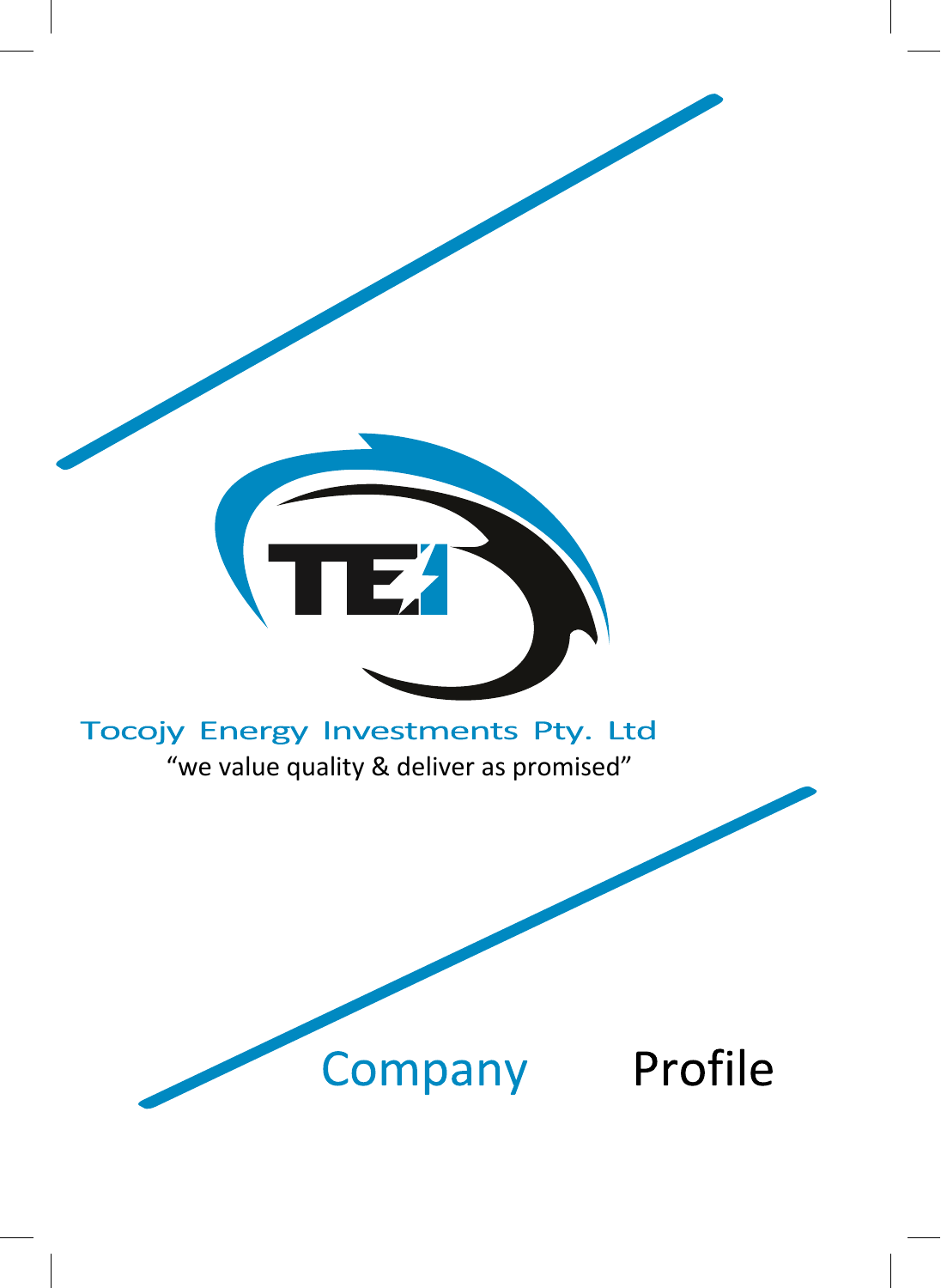## |**About us**

**Tocojy Energy Investments (Pty) Ltd** is a South African Company that Specializes in Power Systems and Automation Solutions. The company was formed in 2017. The purpose of the company is to offer reliable and efficient services to the customers in the field of Electrical Engineering and is 66% black owned. It has BEE level 2 Certificate.

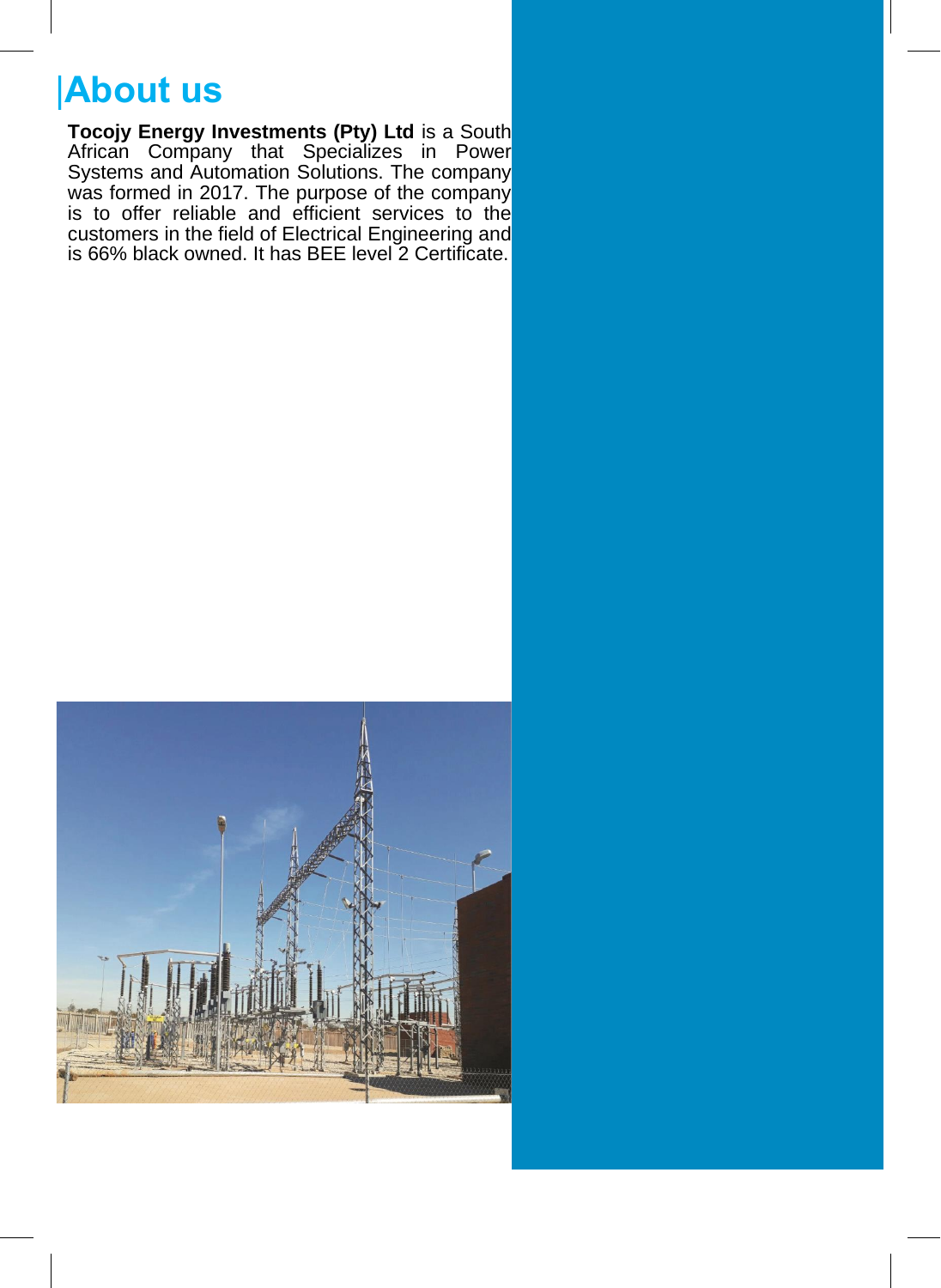## |**Vision** |**Mission** |**Value**

## |**Vision**

Our vision is to build a sustainable business that forms a solid foundation for future expansion and exploration of other business opportunities and be the preferred, reliable engineers in and offer the best services that will meet clients' demands and expectations.

## |Mission

- To conduct our business in highly transparent manner that will not short-change out customers.
- To build a good business relationship with our clients based on honesty & integrity.
- To offer high quality services & ensure in the total satisfaction of our clients.
- Reaching and practise optimal financial performances by ensuring the best service delivery and affordable to our clients.
- Create valuable employment opportunities to the people in the area we operate.
- To uphold the values professionalism & due care whenever we offer services.
- Be a good corporate citizen promoting intercultural & racial tolerance in our stuff.
- To offer a comprehensive course covering the fundamentals of power system protection, current best practise, protection system management & new developments in protection technology



# |Values

Our corporation believes & thrives through the following values:

- Accountability & Professionalism
- Honesty & Integrity
- Professional competence & due care, professional behaviour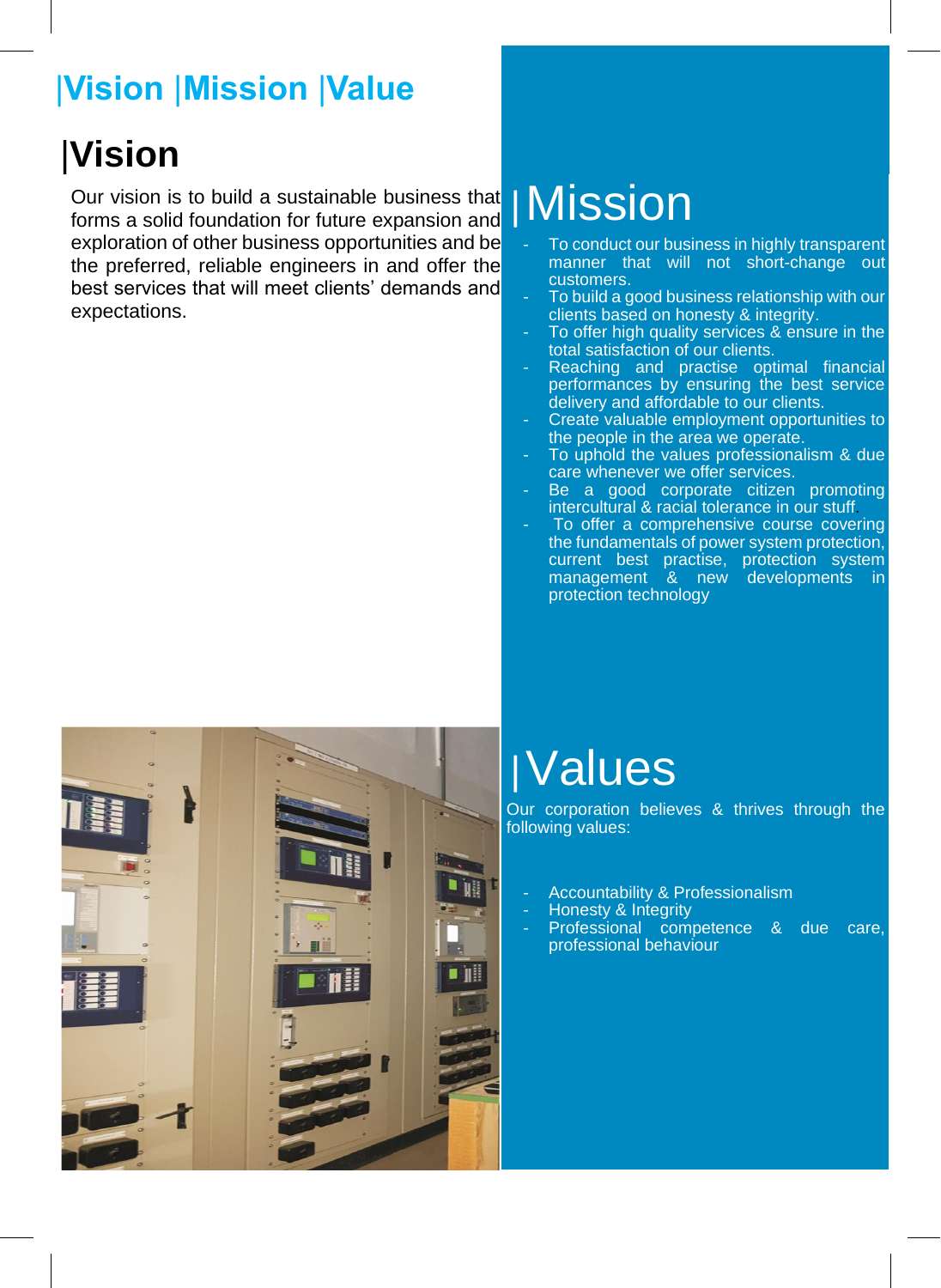## |**Our Services**

At Tocojy Energy Investments (Pty) Ltd we offer **| Programming of Protection Relays**  the following Services:

- Electrical Engineering (HV, MV & LV Power Systems)
- **\*** Design
- **\*** Panel Wiring
- **\*** Relay Logic Engineering
- **\*** Factory Acceptance Testing
- **\*** Commissioning
- **\*** SCADA
- **\*** Maintenance



- **-** Logic engineering or programming of SEL, ABB, Siemens-Reyrolle, Schneider-Micom, Alstom-Micom, Thytronic, LPS GCE, Vamp, Strike, Woodward, GE Multilin, RED-DA and Tapcon relays
- **-** Programming of ION meters, Elster and Landis meters

### **| Commissioning & Testing**

- **-** Protection and Control Commissioning of Substations
- **-** Objective & Scope

The objective of the commissioning & testing is to verify the correct integration of primary & secondary Protection, Control & Metering Equipment for each Transformer, Motor & Feeder Bay, with the objective of signing each bay off as ready to be energized with primary voltage.

- **-** Testing all Primary Equipment
	- Circuit Breakers
	- Current Transformers
	- Voltage Transformers
	- Power Transformers
	- NEC/NER/ Auxiliary Transformers
- **-** Proving Equipment Wiring to Design Drawings
	- **Circuit Breakers**
	- Transformer Auxiliary Wiring
	- **Tap Change Drive**
	- **Control Panel**
- **-** Proving & Testing all Secondary Cables
	- **Continuity**
	- Insulation resistance
	- Core & Cable Numbers
- **-** Apply Relay Settings & Logic
- **-** Secondary inject relays & other secondary equipment
- **-** Function test complete scheme

### **| Substation Maintenance & Fault Analysis**

### **| Upgrades/ Retrofits/ Modification**

### **| Cable Termination**

**| Panel wiring & Testing**

### **| Building Electrical installation & Commissioning**

**| SCADA**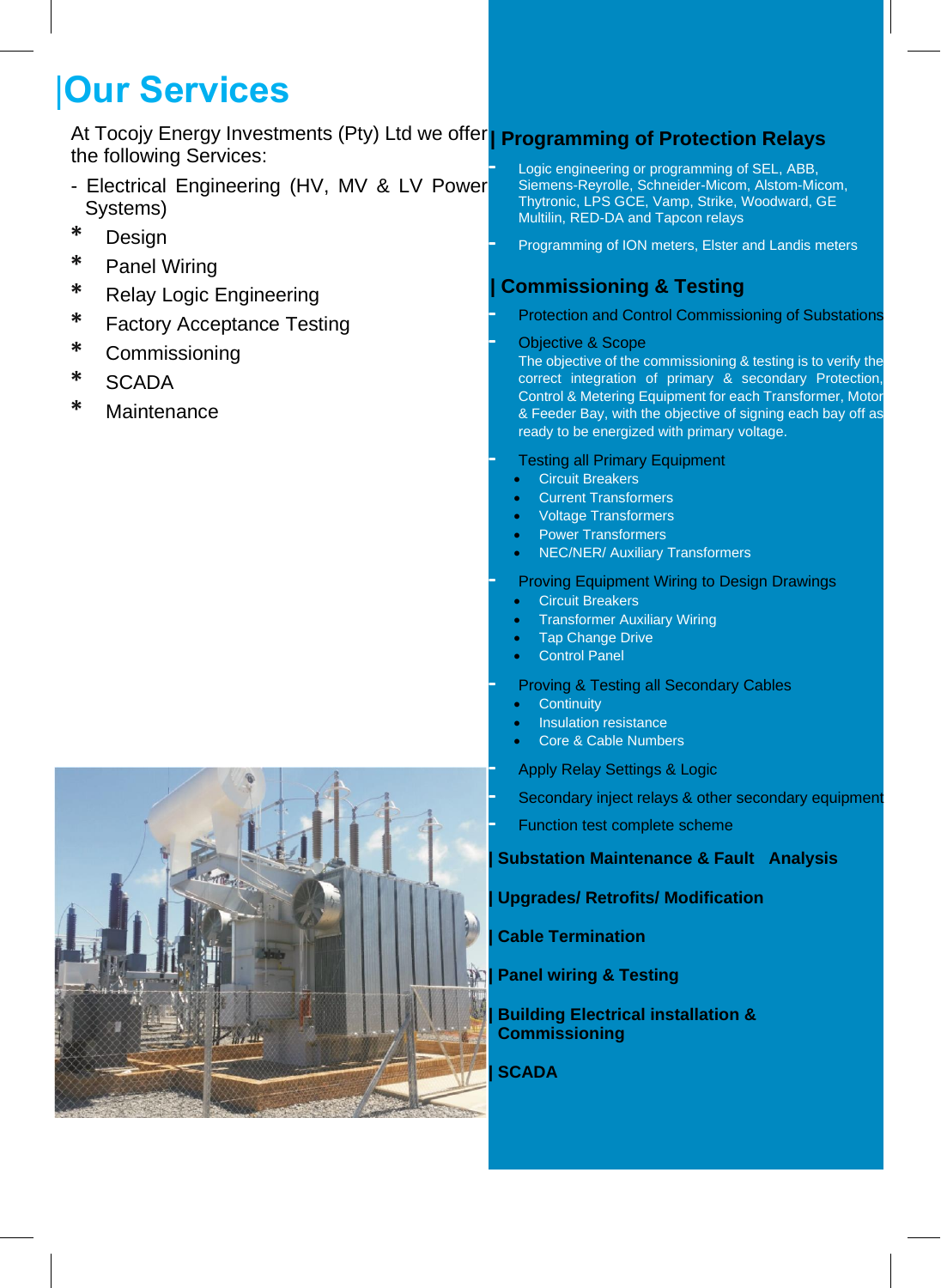## |**Affirmative Action Policy**

We as company are committed to support the Government initiatives regarding a new labour law & employment equity act. We therefore undertake to offer equal employment opportunities to aspiring & employed personnel without regard to the person's gender, race or tribe.

We believe that our policy would contribute to a more stable & prosperous economy within community & within the broader South Africa.

### |**Skills Development**

At Tocojy Energy Investments (Pty) Ltd we undertake to invest in the development of skills in our labour force. The company shall contribute resources available at its disposal to ensure that our workforce is properly trained in the relevant fields.

Through the work to be established, we will seek to empower our candidates with skills & Safety & Healthy Policy expertise that will increase their value in the labour market.



### |Quality Policy Statement

Tocojy Energy Investments (Pty) Ltd is an entity that prides itself with quality services. That is why we have made it part of our mission to offer quality guaranteed services to our valued clients & ensure that they are satisfied.

To Ensure that the Services we offer are done to satisfaction of each individual client, our employees undergo training on the services offered & we will put in place procedure of obtaining client feedback on the services rendered.

It is also our policy to make follow ups on all customer queries concerning our services & products & addressing them as urgently as possible much to their satisfaction.

The company shall strive towards implementation of procedures, which prevent injury or loss & assure the health & safety of our employees.

The company & management place loss incident prevention & the health of its employees as the most important aspects of its operation & in this regard recognize & understands their responsibilities in terms of the O.H.S Act.

The attitude & co-operation of each employee shall ensure that the health & safety conditions are achieved, and losses minimized.

The staff & management are committed to active participation in the implementation of the accident prevention policy.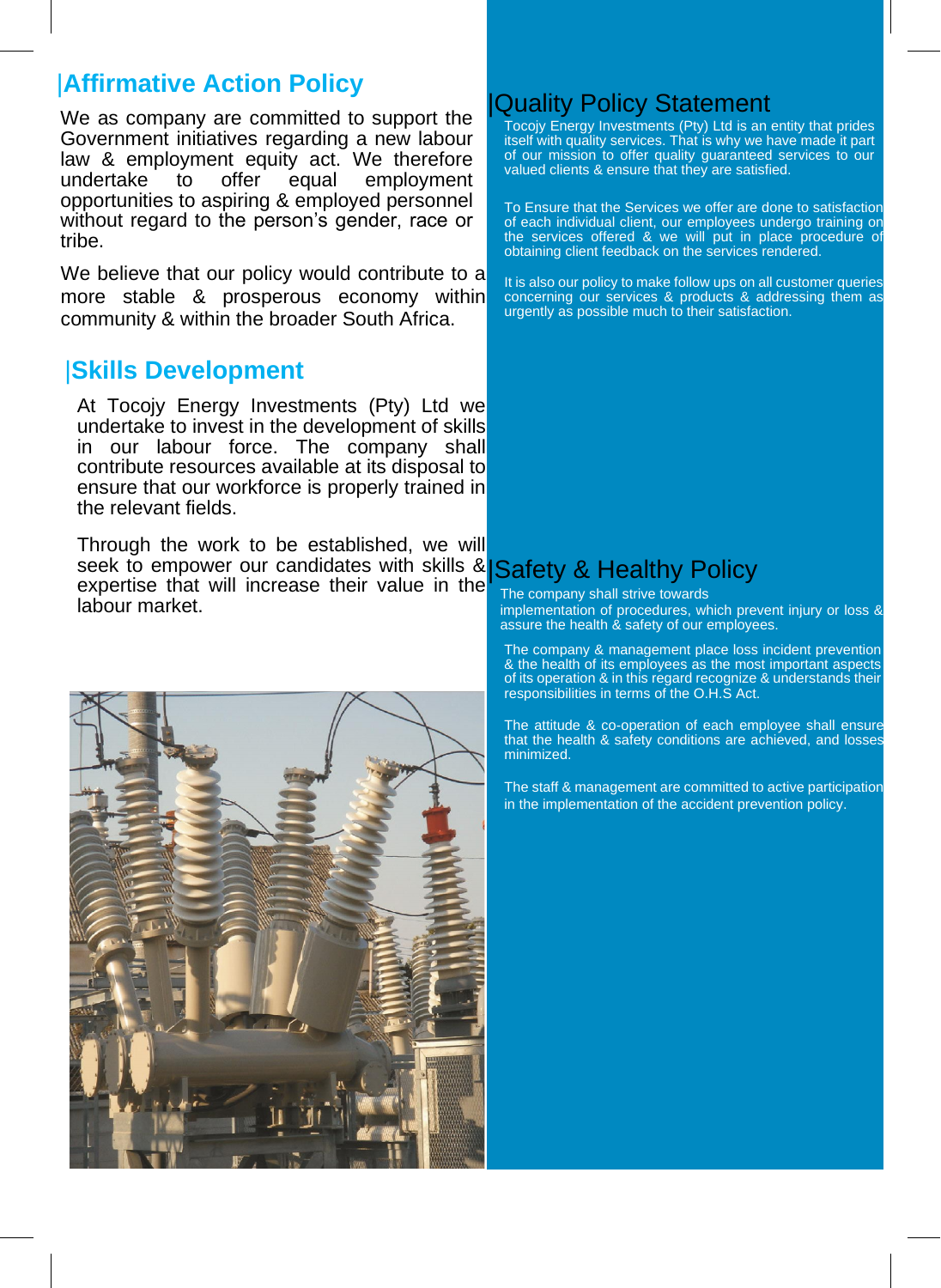## |**KEY MEMBERS**

## |**Mr. Bailey Colin Sibusiso**

With over 12 years' experience on a complete Turnkey Solution in Substations & having done projects in countries like South Africa, Swaziland, Zambia, South Sudan & Kenya including commissioning of IPP (Solar and Windfarms) Substations, he is now one of three directors at Tocojy Energy Investments (Pty) Ltd.

He obtained his National Diploma in Electrical Engineering (Heavy Current) and attended Protection courses throughout SADC, he worked at Bulembu Ministries Swaziland as an Electrical Supervisor, at Swaziland Electricity Company as a Protection Technician and at Conco Consolidated Power Projects (Conco Energy Solutions) as a Senior Factory Acceptance Testing Engineer and as a Senior Commissioning Engineering before deciding to embark on his new journey & putting his dream into action, forming Tocojy Energy Investments (Pty) Ltd with two other gentlemen with the same mind set. He is registered as a Professional Engineering Technician with the Engineering Council of South Africa (ECSA) Reg No: 2018600080.

#### **Projects Completed by Colin under CONCO Energy Solutions (Pty) Ltd**

- ❖ **Kathu IPP Solar Substation, WBHO and Building Energy - 2013** Commissioning of 132/22kV 160MVA Kathu IPP Solar Substation
- ❖ **132kV Fox Distribution Substation - Eskom - 2013** Commissioning of 132kV Fox Distribution Substation
- ❖ **ZESCO (Zambia) – 2013, 2014** Commissioning of 66/11kV 63MVA Luangwa substation and 33/11kV 63MVA Ngwerere Substation
- ❖ **Swaziland Electricity Company – 2013,2014,2015** Commissioning of 66/11kV 20MVA Thompson Substation, 66/11kV 10MVA Siteki Substation and 66/11kV 10MVA Siphofaneni Substation
- ❖ **Amakhala Emoyeni IPP Windfarm Substation, Nordex - 2015** Relay Logics Engineering and Commissioning of 132/22kV 160MVA Amakhala Emoyeni IPP Windfarm Substation
- ❖ **Nojoli IPP Wind Farm Substation, Vestas (Enel) - 2016** Commissioning of 132/33kV 60MVA Nojoli Wind Farm Substation
- ❖ **Kenya Power and Lighting Company (KPLC)- 2015** Commissioning of 220/66/11kV 45MVA with **Breaker and Half Schemes** at Kainuk Substation and 220kV **Breaker and Half Schemes** Feeders at Turkwell Substation
- ❖ **City of Tshwane - 2017** Relay Logic Engineering, Factory Acceptance Testing and Commissioning of 132/11kV 60MVA at Eldoraigne Substation
- ❖ **City of Tshwane - 2017** Relay Logic Engineering, Factory Acceptance Testing and Commissioning of 132/11kV 80MVA at Mamelodi 3 Substation
- ❖ **And many more.**

## |**Mr. Malatjie Tshepo Clarence**

After graduating at the reputable Vaal University of Technology (VUT) in 2012 with Cum Laude for National Diploma in Electrical Engineering. Currently he is studying towards his Btech: Electrical Engineering with University of South Africa.

With his qualifications & credentials he started working at Siemens, then worked at ABB & Conco Energy Solutions as Commissioning Engineer. His Experience in Electrical Engineering & related fields is well over 7 years' experience & having done projects in countries like Zambia, DRC Congo, Ghana & Mauritius, he is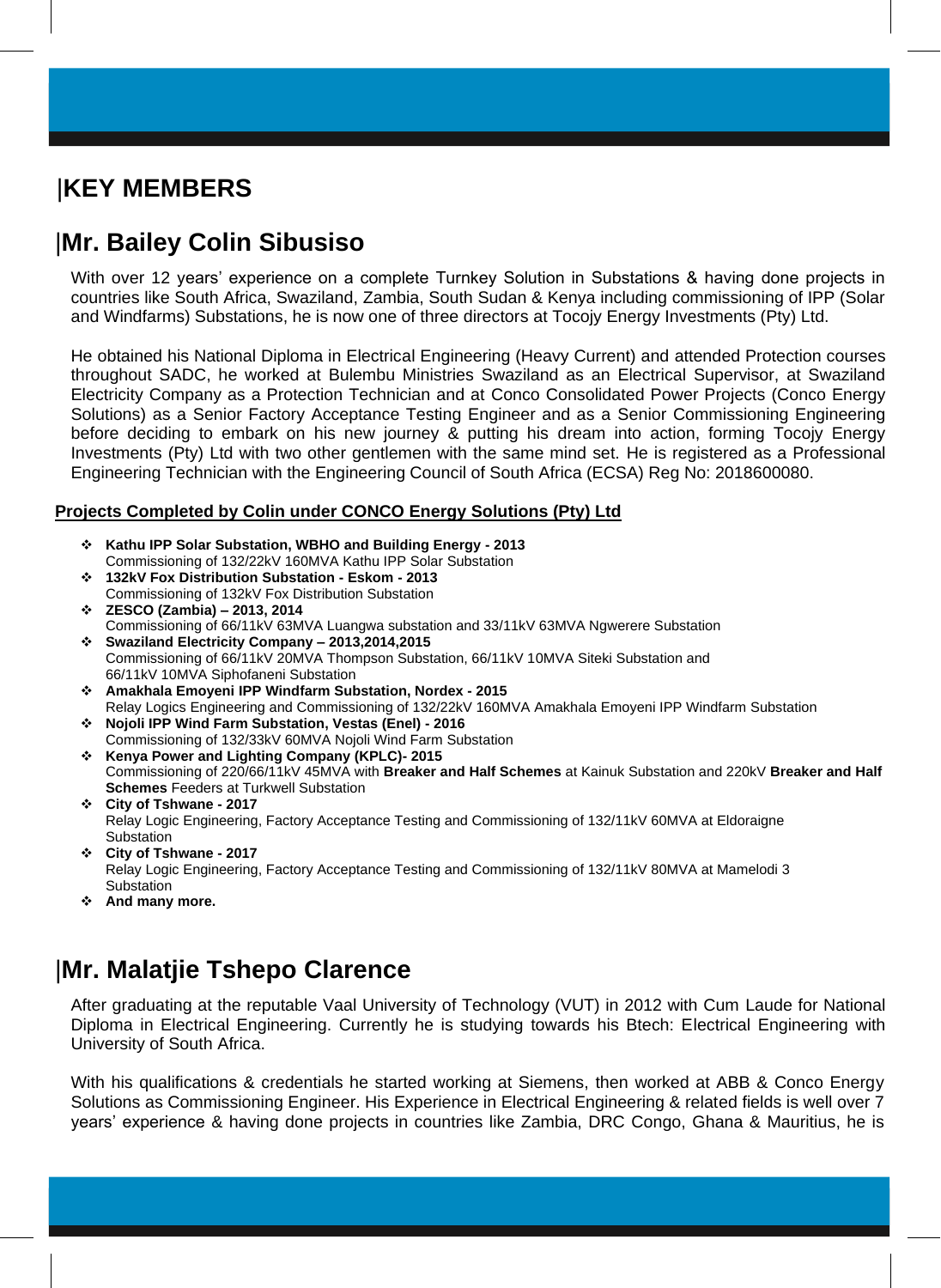currently registered with ECSA as Candidate Engineering Technician Reg No: 201320577. He is now one of the three Directors of Tocojy Energy Investments (Pty) Ltd since 2017.

### **Projects Completed by Tshepo under CONCO Energy Solutions (Pty) Ltd**

- ❖ **Transnet Freight Rail - 2015** Retrofitting and Commissioning of new **PROTECTA** Distance Protection Relays at 25KV AC Substations between De Aar and Beaufort West
- ❖ **City Power - 2015**
- Commissioning of 88/11kV 180MVA Cydna Substation ❖ **Vestas (Enel) - 2016**
- Commissioning of 132/33kV 60MVA Nojoli Wind Farm Substation
- ❖ **CEN Power (Ghana) - 2016**
- Commissioning of 10 x161kV **Breaker and Half Schemes** Feeders at Collector Substation (Ghana) ❖ **City of Tshwane - 2017**
- Commissioning of 132/11kV 60MVA at Eldoraigne Substation
- ❖ **City of Tshwane - 2017** Commissioning of 132/11kV 80MVA at Mamelodi 3 Substation
- ❖ **City of Tshwane - 2017/2018**
- Installing and Commissioning the Power Quality Meters in various City of Tshwane Substations
- ❖ **SNEL (DRC) - 2018**
- Retrofitting and Commissioning with ABB REF630 Numerical Relays for 380V in Inga Hydro Power Station (DRC)
- ❖ **And many more.**

### |**Mr. Nkgudi Mphekgo Jeffrey**

After graduating at the Tshwane University of Technology (TUT) in 2012 for National Diploma in Electrical Engineering. Currently he is studying towards his Btech: Electrical Engineering with University of South Africa.

With his qualifications & credentials he started working at Siemens & then worked at ABB as a Test Technician. His Experience in Electrical Engineering & related fields is well over 5 years & he is Currently Registered with ECSA as Candidate Engineering Technician Reg No: 201520221. He is now one of the three Directors of Tocojy Energy Investments (Pty) Ltd since 2017.

### **Projects Completed by Jeffrey under Siemens (Pty) Ltd**

- ❖ **Eskom – 2016** Kusile Power Station unit 1 & 2 400VAC Boards FAT and Commissioning Matla Power Station unit 1 400VAC Boards FAT and Commissioning
- ❖ **Arcelor Mittal – 2016** FAT on new stove MCC extension boards 6.6KV 10x NXAIR Switchgear Panels
- ❖ **Eskom (Kusile Power Station) - 2017** FAT on Unit 3, 4, 5, & 6 400VAC and Softstarter 690VAC
- ❖ **Eskom Corp 11KV NXPLUS C FAT – 2017/2018** Motsatsi 12x Switchgear Panels, Carrinton 9x Switchgear Panels, Mogonare Park SWS 12x Switchgear Panels, Kirstenbosch 7x Switchgear Panels, Shippard 9x Switchgear Panels, River Crescent 8x Switchgear Panels, Central Business 17x Switchgear Panels, James Watt 16x Switchgear Panels
- ❖ **Eskom (Duvha Power Station) – 2018** Factory Acceptance Testing unit 6 3.3KV service board A&B 16x Switchgear Panels Factory Acceptance Testing unit 6 3.3KV service board C&D 19x Switchgear Panels Factory Acceptance Testing unit 6 11KV 19x GIS Panels
- ❖ **And many more.**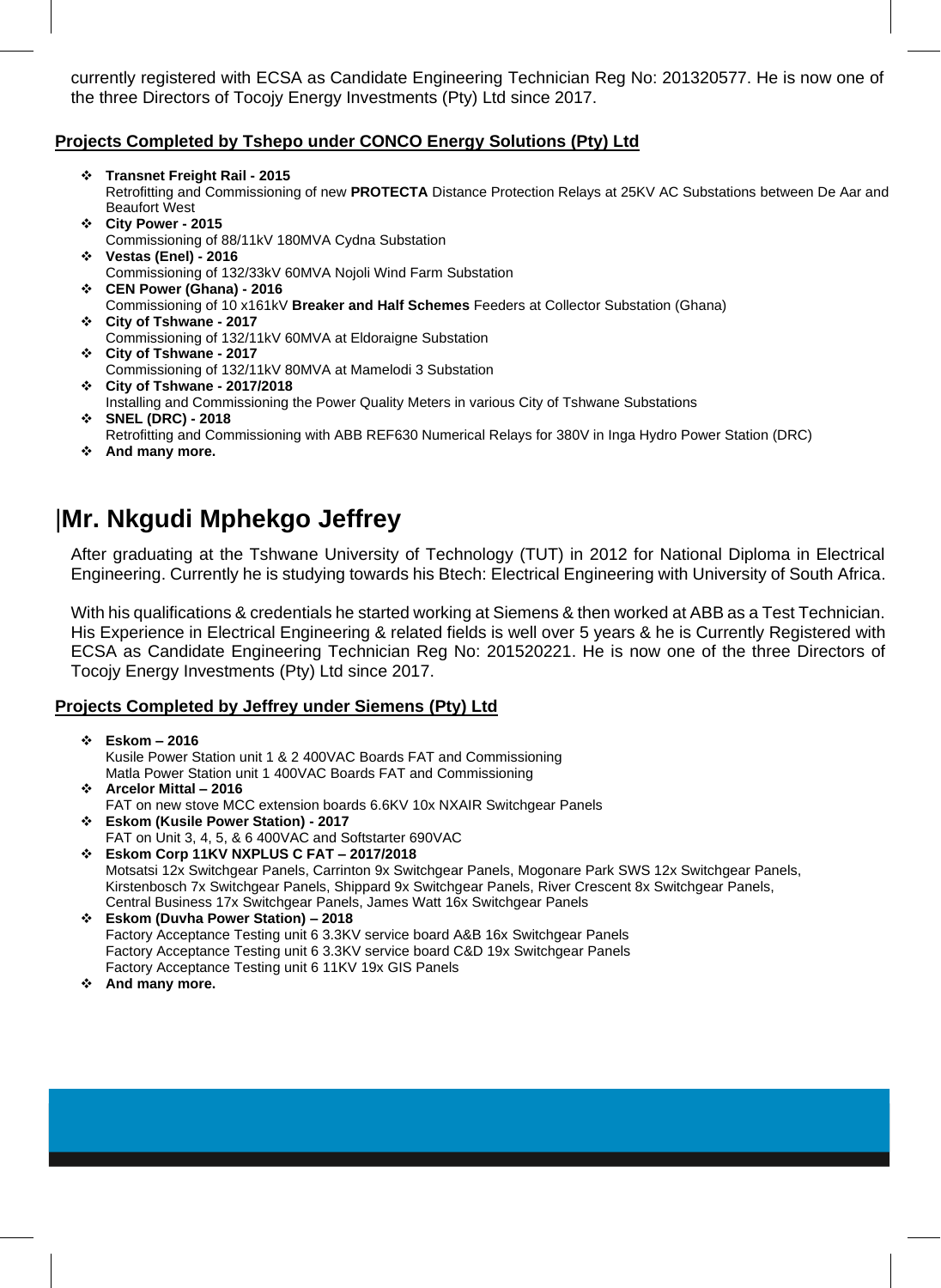## |**Company Details**

| <b>Enterprise Name</b>     | : Tocojy Energy Investments (Pty) Ltd    |
|----------------------------|------------------------------------------|
| <b>Enterprise Type</b>     | : Private Company                        |
| <b>Registration number</b> | : 2017/189290/07                         |
| Income tax number          | : 9078466233                             |
| VAT No.                    | : 4370286330                             |
| <b>B-BBEE Status Level</b> | : Level 2                                |
| <b>Physical Address</b>    | : A15 Co Space                           |
|                            | <b>Corner Brand Road and Swart Drive</b> |
|                            | <b>President Park</b>                    |
|                            | Midrand, 1685                            |
| <b>Postal Address</b>      | : Same as Physical Address               |
|                            | : Electrical Engineering                 |
| <b>Activities</b>          |                                          |
| <b>Members</b>             | : Bailey Colin Sibusiso                  |
|                            | : Malatjie Tshepo Clarence               |
|                            | : Nkgudi Mphekgo Jeffrey                 |

## |**Contact Details**

| <b>Cell Numbers</b>    |                                              |
|------------------------|----------------------------------------------|
| <b>Colin Bailey</b>    | $:(+27)$ 78 837 9238                         |
| <b>Tshepo Malatjie</b> | $:(+27)$ 78 961 2588<br>$:(+27)$ 83 604 4984 |
| Jeffrey Nkgudi         | $:(+27)$ 83 303 0611                         |
| Email                  | $:$ info@tocojyenergy.co.za                  |
| Website                | www.tocojyenergy.co.za                       |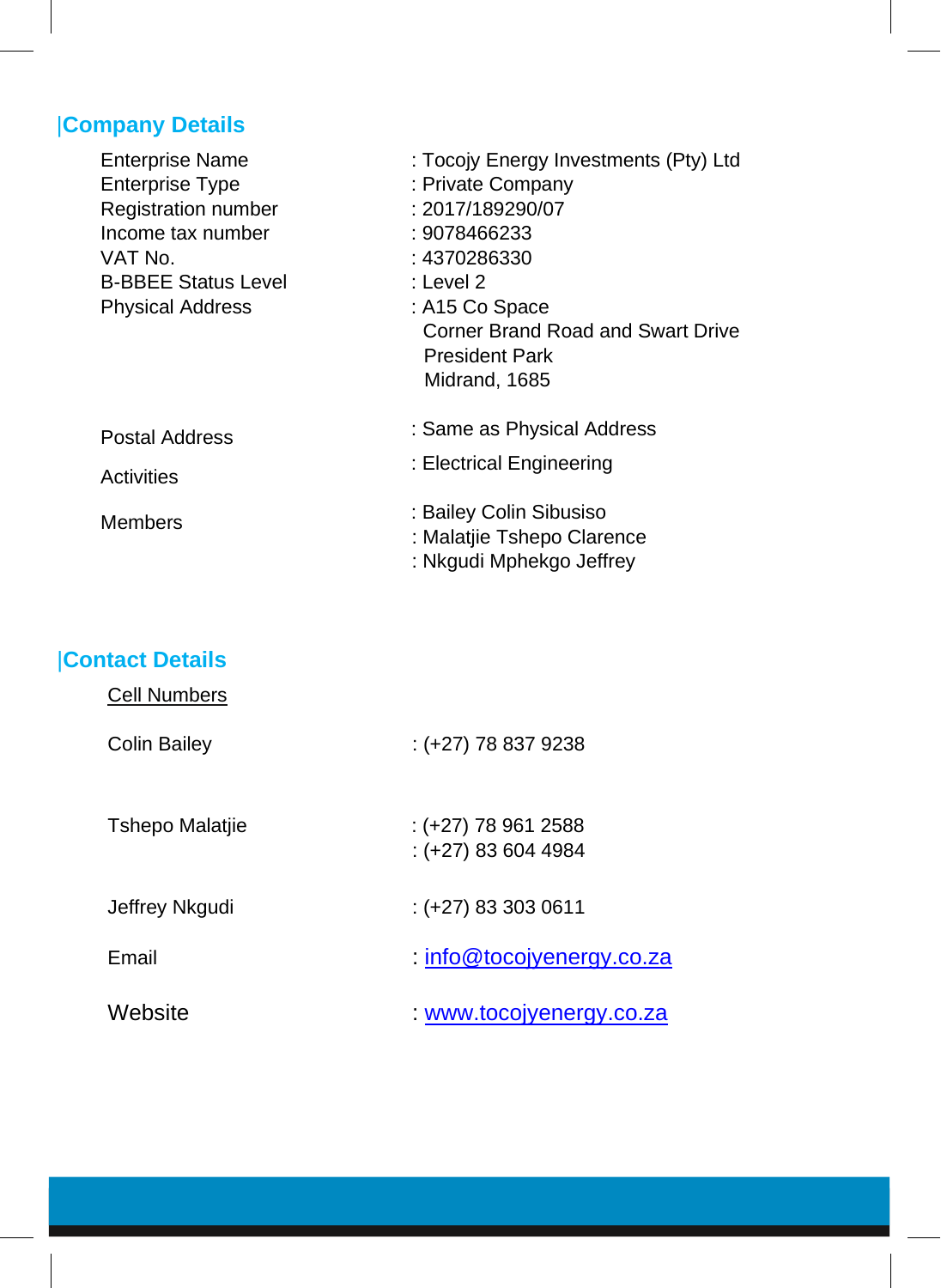## |**Projects**

### **Completed Projects**

- ❖ **Nelson Mandela Metro (Conco Energy Solutions) - 2018** Relays Logic Engineering and Factory Acceptance Testing of 14 x 132kV Feeders for Nelson Mandela Metro (Chatty) Substation
- ❖ **Greenyellow - Mauritius (Conco Energy Solutions) - 2018** Relays Logic Engineering and Factory Acceptance Testing of 22/66kV 14MVA for Solitude Mauritius PV Solar Substation
- ❖ **Blyvooruitzicht Mine - EHL (Conco Energy Solutions) - 2018** Relays Logic Engineering and Factory Acceptance Testing of 132/6.6kV 20MVA for Substation
- ❖ **Omnia Fertilizer - (Conco Energy Solutions) - 2018** Relays Logic Engineering and Factory Acceptance Testing of 14 x 11kV Actom Switchgear
- ❖ **Ballito Hills Project - (Conco Energy Solutions) 2018** Relays Logic Engineering and Factory Acceptance Testing of 10 x 11kV Actom Switchgear
- ❖ **Ampco Elite Substation (Conco Energy Solutions) - 2018** Relays Logic Engineering and Factory Acceptance Testing of 25 x 11kV Actom Switchgear
- ❖ **Greenam Kokerboom PV Plant 66KV Project - 2018** Commissioning of 66kV 10MW Greenam Kokerboom PV Plant Substation to Nampower Transmission Substation (Namibia)
- ❖ **Greenam Mariental PV Plant 66KV Project - 2018** Commissioning of 66kV 10MW Greenam Mariental PV Plant Substation to Nampower Hardap Substation (Namibia)
- ❖ **22/66KV Solitude PV Solar Plant Substation (Conco Energy Solutions) - 2018** Commissioning of 14MVA Solitude 22/66kV Solar PV Plant Substation all the way to Central Electricity Board (CEB) for GreenYellow in Mauritius
- ❖ **88/11KV Hartbeesfontein Substation (Conco Energy Solutions) - 2018** Commissioning of 5x Extension 11kV Switchgear Panels for Ekhuruleni Municipality
- ❖ **11KV Witfontein North & South Substations (Conco Energy Solutions) - 2018** Relays Logic Engineering and Factory Acceptance Testing of 14 x 11kV Actom Switchgear
- ❖ **11kV Orchards Nelspruit Substation (Conco Energy Solutions) - 2018** Relays Logic Engineering and Factory Acceptance Testing of 9 x 11kV Actom Switchgear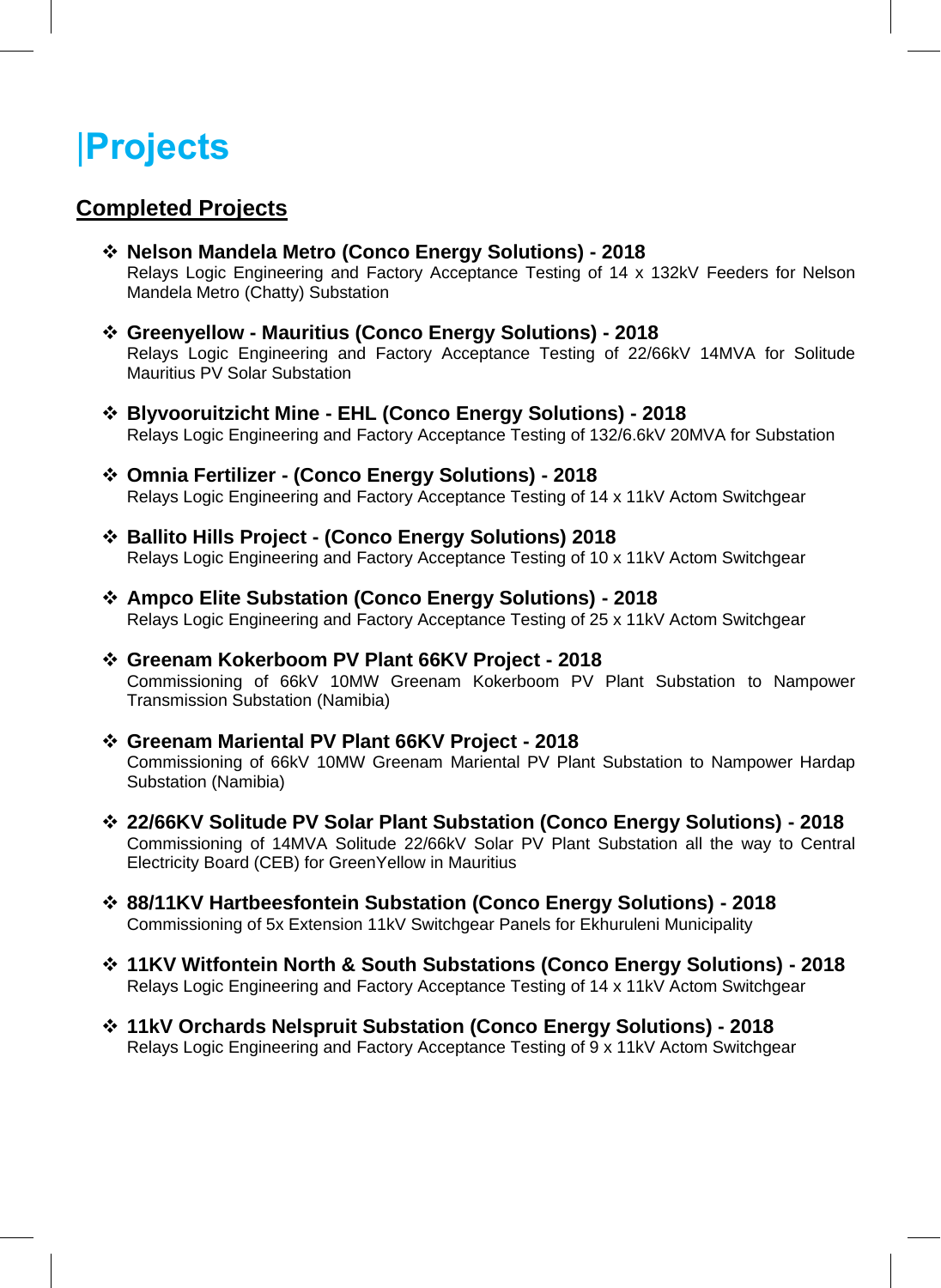- ❖ **400/220/132/33kV BPC Various Substations (Conco Energy Solutions) - 2018** Substations Fault Analysis and Providing/Implementing Solutions on the Network
- ❖ **400/220/33kV BPC Letlhakane Substation (Conco Energy Solutions) – 2018/2019**

Scheme Relays Logic Engineering and Factory Acceptance Testing for Botswana Power Corporation: 2x 400/220/33kV Transformer Feeders, 2x 33kV Line Reactor Feeders, 2x 400KV Line Feeders, 2x 400kV Bus Couplers, 3x 400kV Line Reactor Feeders, 2x 400kV Bus Sections, 1x 400kV Buszone, 1x 220kV Buszone, 4x 220kV Line Feeders and 1x 220kV Buscoupler.

- ❖ **22/132KV Witkop PV Solar Plant Substation (Polokwane) - 2019** Commissioning/Maintenance of 2x 20MVA Transformers and 11x 22KV Switchgear Feeders at Witkop 22/132kV Solar PV Plant Substation
- ❖ **132/6.6kV 20MVA Blyvoor Mine Substation: (Conco Energy Solutions) 2019** Factory Acceptance Testing of 20MVA 132/6.6kV Transformer Panel for Blyvoor Mine Substation
- ❖ **132/33kV 110.4 MW Perderkraal Windfarm Substation: Witzenburg Municipality Western Cape (Conco Energy Solutions) 2019** Relays Logic Engineering and Factory Acceptance Testing of 132/33kV Perderkraal 110.4 MW Windfarm Project. Full IEC61850 Configuration and Testing
- ❖ **132/33kV 140.3 MW Kangnas Windfarm Substation: Nama Khoi Local Municipality Northern Cape (Conco Energy Solutions) - 2019**  Relays Logic Engineering and Factory Acceptance Testing of 132/33kV Kangnas 140.3 MW Windfarm

Project. Full IEC61850 Configuration and Testing

- ❖ **132/11kV Hatherley Substation: City of Tshwane (ACTOM) – 2019**  GE-F650 Relay Logic Engineering, IEC61850 Configuration and Commissioning of 17x 11kV Hatherley Substation Switchboard for City of Tshwane
- ❖ **220kV Interconnecting Transmission Substation: Grupotec Kenya (CONCO Energy Solutions) – 2019**

Scheme Relay Logic Engineering and Factory Acceptance Testing for Grupotec Kenya: 4x 220kV Breaker and a Half Schemes with 2x 220kV Tie Breakers and 220kV Buszone. Full IEC61850 Configuration and Testing

❖ **220/33kV 40 MW Selenkei PV Substation: Grupotec Kenya (CONCO Energy Solutions) – 2019** 

Relay Logic Engineering and Factory Acceptance Testing of 220/33kV 40 MW PV Project Substation. Full IEC61850 Configuration and Testing

❖ **3.3kV Service Board A&B: Duvha Power Station - Eskom (For Siemens Pty Ltd through Oxygen Projects Pty Ltd) – 2019** 

16x 3.3kV Switchgear Panels Factory Acceptance Testing for Duvha Power Station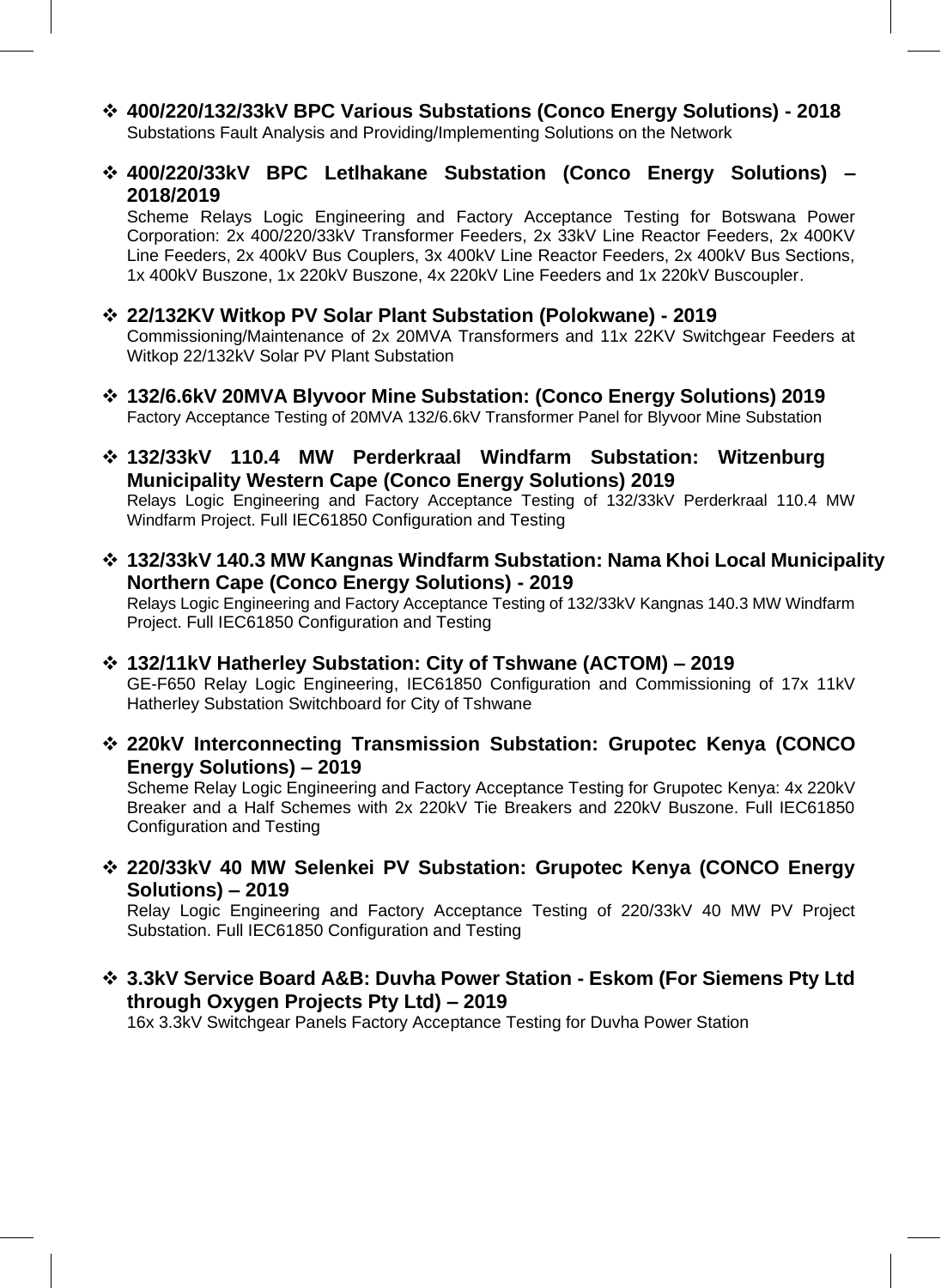- ❖ **3.3kV Service Board C&D: Duvha Power Station - Eskom (For Siemens Pty Ltd through Oxygen Projects Pty Ltd) – 2019**  19x 3.3kV Switchgear Panels Factory Acceptance Testing for Duvha Power Station
- ❖ **11kV Unit Board: Duvha Power Station - Eskom (For Siemens Pty Ltd through Oxygen Projects Pty Ltd) – 2019**

20x 11kV Switchgear Panels Factory Acceptance Testing for Duvha Power Station

❖ **11kV Maintenance Board: Duvha Power Station - Eskom (For Siemens Pty Ltd through Oxygen Projects Pty Ltd) – 2019** 

6x 11kV Switchgear Panels Factory Acceptance Testing for Duvha Power Station

- ❖ **88/11kV Hartbeesfontein Substation (Conco Energy Solutions) - 2019** Commissioning of 40MVA 88/11kV Transformer for Ekhuruleni Municipality
- ❖ **220/33kV 40 MW Cedate PV Substation: Grupotec Kenya (CONCO Energy Solutions) – 2019**

Relay Logic Engineering and Factory Acceptance Testing of 220/33kV 40 MW PV Project Substation. Full IEC61850 Configuration and Testing

- ❖ **3.3kV Coal Staith 1A & 1B Substation: Matla Power Station - Eskom (For Siemens Pty Ltd through Oxygen Projects Pty Ltd) – 2019**  11x 3.3kV Coal Staith 1A & 1B Switchgear Panels 8DJH (Type of Panels) Assembly and wiring
- ❖ **South 32 Klipspruit Extension 22kV TIE-IN NO.2 Substation (Conveyor 7&8): For Siemens Pty Ltd through Oxygen Projects Pty Ltd – 2019**  5x 22kV Switchgear Panels NXAIR WORLD (Type of Panels) Assembly and wiring
- ❖ **South 32 Klipspruit Extension 22kV TIE-IN NO.2 Substation (Conveyor 7&8): For Siemens Pty Ltd through Oxygen Projects Pty Ltd – 2019**  7x 22kV Switchgear Panels NXAIR WORLD (Type of Panels) Assembly and wiring
- ❖ **132/33kV 110.4 MW Perderkraal Windfarm: Witzenburg Municipality Western Cape (Conco Energy Solutions) 2019** Commissioning of 132kV Adamskraal Eskom Substation (Perderkraal 110.4 MW Windfarm Project)
- ❖ **132/11kV 40 MW EEC Mnkinkomo Substation: eSwatini Electricity Company (ABB) - 2019**

Retrofits of ABB protection relays, SCADA configuration and Commissioning on the 132kV Bays. Full IEC61850 configuration and testing.

- ❖ **132/33kV 110.4 MW Perderkraal Windfarm Substation: Witzenburg Municipality Western Cape (Conco Energy Solutions) 2019/2020** Commissioning of 132/33kV Adamskraal IPP Substation (Perderkraal 110.4 MW Windfarm Project).
- ❖ **400/132kV Eskom Kappa Transmission Substation: Witzenburg Municipality Western Cape (Conco Energy Solutions) 2020** Control Cable Installation and Termination (Lugging and Looming).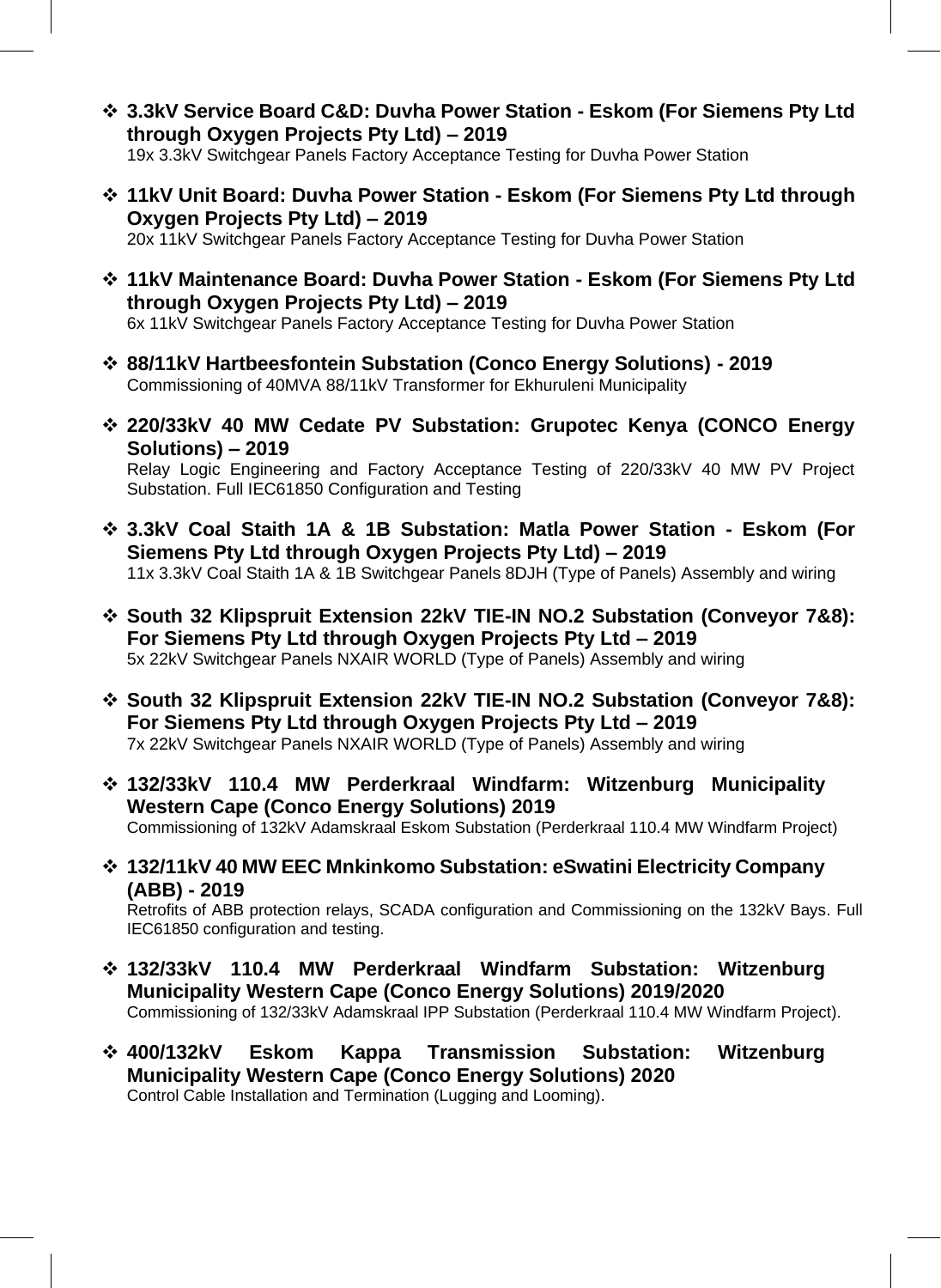- ❖ **Oukasie and Brits 2 Substations (Kapa Bokoni Trading & Projects) – 2019/2020** Scheme Design, Relays Logic Engineering, Panel wiring, Factory Acceptance Testing, Installation, and commissioning of 88/11kV 10MVA substation. (Brits – South Africa)
- ❖ **132/22KV Reisa Kathu PV Solar Plant Substation (Kathu, NC) - 2020** 132/22kV Substation Yearly Maintenance (Protection and Function Testing)
- ❖ **132/33kV 111 MW Gibson Bay Windfarm: Kouga Municipality Eastern Cape (Enel Green Power) 2020**

132/33kV Substation Yearly Maintenance (Protection and Function Testing)

❖ **132/33kV 88 MW Nojoli Windfarm: Raymond Mhlaba Municipality Eastern Cape (Enel Green Power) 2020**

Substation 4-Yearly Maintenance (Re-Commissioning of the Substation Primary and Secondary equipment)

- ❖ **88/11kV Sub-76 Substation - 2021** Commissioning of 10MVA 88/11kV Transformer including Arc Protection System on 11kV Switchgear Board for Ekhuruleni Municipality
- ❖ **132/33kV 148 MW Nxuba Windfarm: Raymond Mhlaba Municipality Eastern Cape (Enel Green Power) 2021** 132/33kV Substation Yearly Maintenance (Protection and Function Testing)
- ❖ **132/22KV Witkop PV Solar Plant Substation (Polokwane, LP) - 2021** 132/22kV Substation Yearly Maintenance (Protection and Function Testing)
- ❖ **132/22KV Reisa Kathu PV Solar Plant Substation (Kathu, NC) - 2021** 132/22kV Substation Yearly Maintenance (Protection and Function Testing)
- ❖ **132/33kV 111 MW Gibson Bay Windfarm: Kouga Municipality Eastern Cape (Enel Green Power) 2021**

Substation 4-Yearly Maintenance (Re-Commissioning of the Substation Primary and Secondary equipment)

❖ **132/33kV 88 MW Nojoli Windfarm: Raymond Mhlaba Municipality Eastern Cape (Enel Green Power) 2021**

132/33kV Substation Yearly Maintenance (Protection and Function Testing)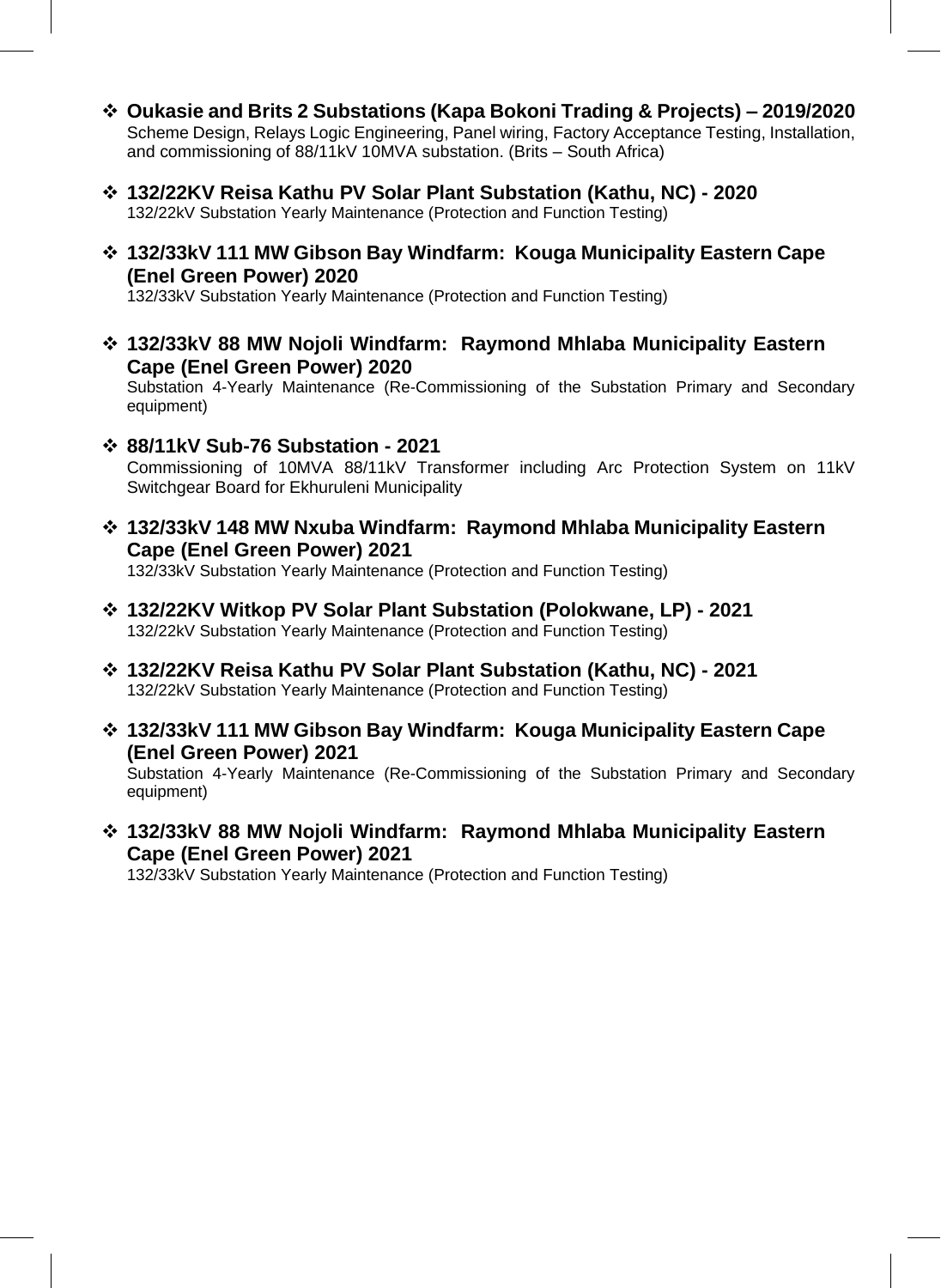### **Current Projects:**

❖ **132/33kV 111 MW Gibson Bay Windfarm: Kouga Municipality Eastern Cape (Enel Green Power) 2020/2021**

Service we currently providing: Electrical Balance of Plant Services at 132/33kV IPP Substation (Operation and Maintenance)

❖ **132/33kV 88 MW Nojoli Windfarm: Raymond Mhlaba Municipality Eastern Cape (Enel Green Power) 2020/2021**

Service we currently providing: Electrical Balance of Plant Services at 132/33kV IPP Substation (Operation and Maintenance)

❖ **132/33kV 148 MW Nxuba Windfarm: Raymond Mhlaba Municipality Eastern Cape (Enel Green Power) 2020/2021**

Service we currently providing: Electrical Balance of Plant Services at 132/33kV IPP Substation (Operation and Maintenance)

❖ **88/11kV Mkhondo Philip Grey Substation (Kapa Bokoni Trading & Projects) – 2021**

88/11kV 40MVA Transformer Scheme Design, Relays Logic Engineering, Panel wiring, Factory Acceptance Testing, Installation, and commissioning of 88/11kV Substation.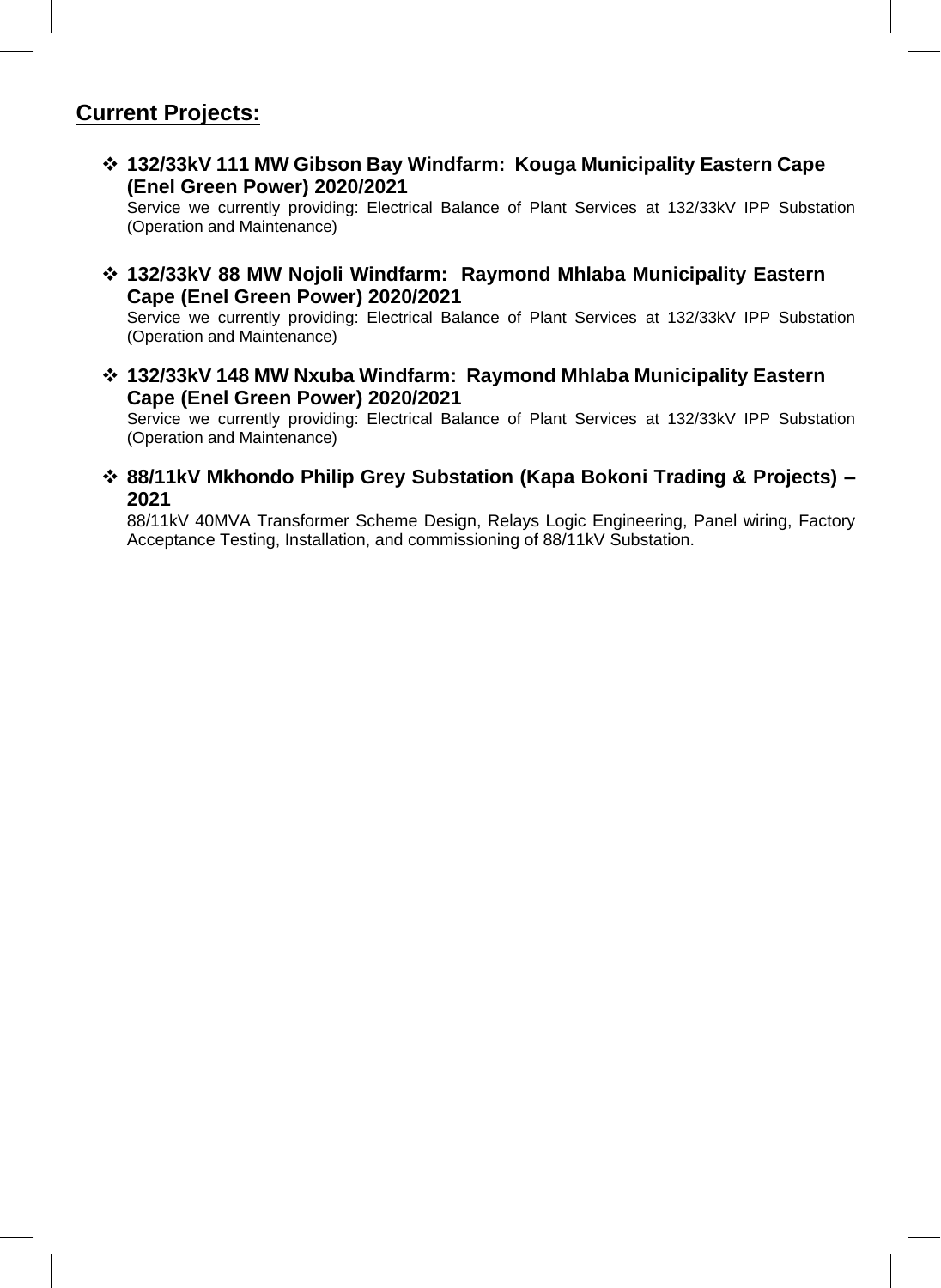## **Project Reference Letters**

20/ZA200713/JE/3748

23 June 2020



Our refer

Date:

Your reference

#### **CONSOLIDATED POWER PROJECTS**

**Consolidated Power Projects (Pty) Ltd** Co. Reg. No. 1963/006171/07 Physical address: 37 Richards Drive<br>Hafway House, 1685, Midrand, South Africa Private Bag X42 Postal address: Halfway House, 1685, South Africa Tel. no. +27.11.805.4281/2/3 Fax: +27 11 805 1132 E-mail: Info@concogrp.com Website: www.concogrp.com

#### LETTER OF RECOMMENDATION FOR TOCOJY ENERGY INVESTMENTS (PTY) LTD

#### To Whom it may Concern

Consolidated Power Projects recently had the pleasure of working with TOCOJY ENERGY INVESTMENTS (PTY) LTD on the construction of New Perdekraal 120MVA 132/33 kV Wind Farm based outside of Ceres in the Western Cape South Africa. The total project award value was R 775 482 860 (seven hundred seventy-five million four hundred eighty-two thousand eight hundred sixty rand), while the substation portions that TOCOJY ENERGY INVESTMENTS (PTY) LTD was part of were divided into two different areas. These areas were the Eskom Substation with a total value of R 20 386 636 (twenty million three hundred eighty-six thousand six hundred thirty-six rand) and the Independent Power Producer (IPP) Substation with a total value of R 67 304 867 (sixty-seven million three hundred four thousand eight hundred sixty-seven rand).

Tocojy Energy provided service that involved High and Medium Voltage equipment installation, cable installation and full commissioning of primary and secondary electrical equipment through all stage of the project from concept to handover. They also assisted in site supervision and formed an integral part of the construction phase of the project.

Tocojy Energy managed the scope of works in a very professional manner that allowed the project to be completed successfully while maintaining an excellent relationship with our project team.

Based on our experience we have found TOCOJY ENERGY INVESTMENTS (PTY) LTD to possess the knowledge, ability, experience and disposition to handle any project presented to him.

We would highly recommend TOCOJY ENERGY INVESTMENTS (PTY) LTD for any future projects.

Yours sincerely

**Joe Fis** 

**Project Manager CONSOLIDATED POWER PROJECTS (PTY) LTD** 

Directors: JA Diadia, 1D van Zyl1





Country of residence: "South Africa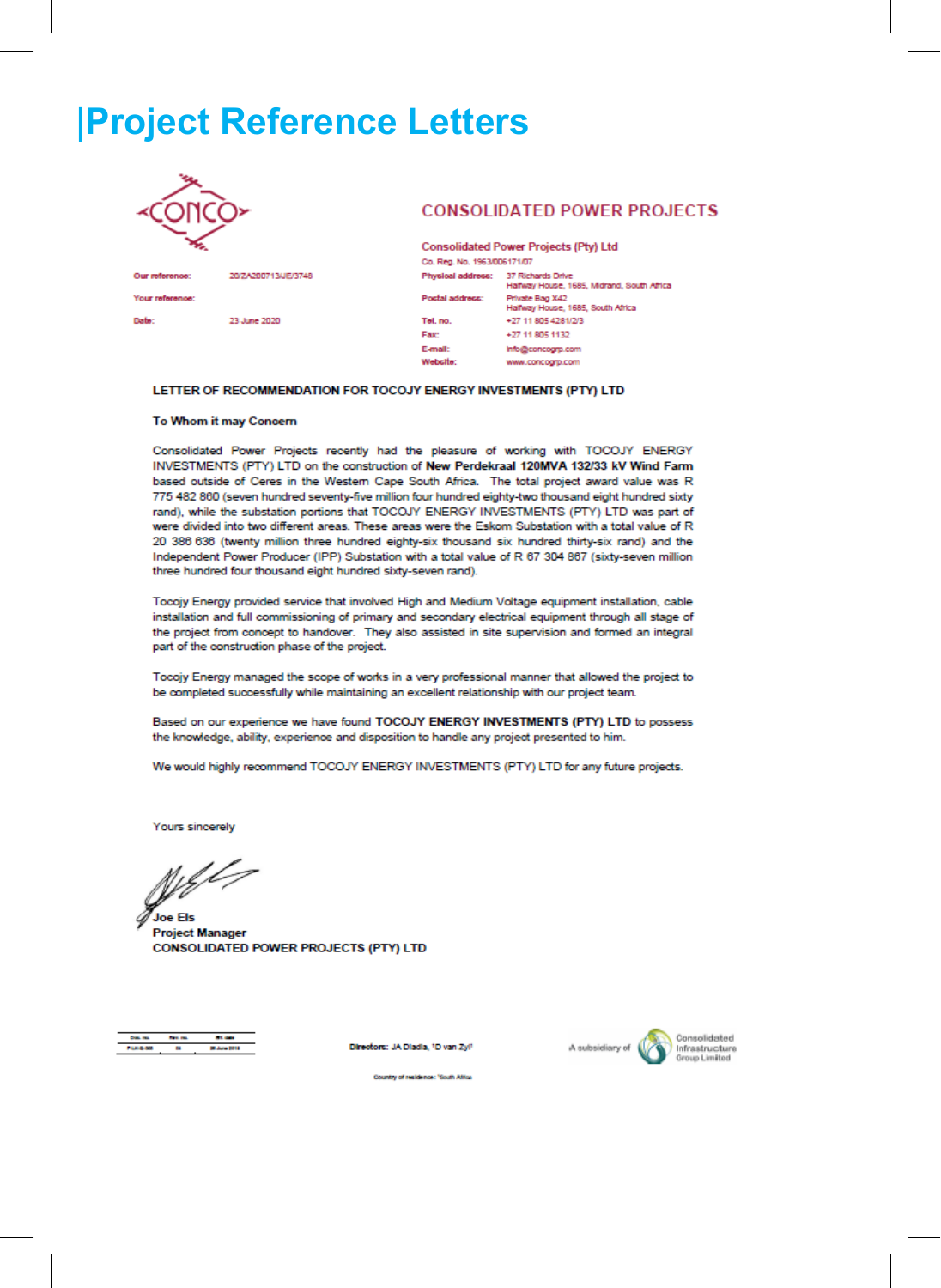

Our ref.:

Your ref:

Date: July 5, 2019

Consolidated Power Projects - Energy Solutions (Pty) Ltd A division of Consolidated Power Projects Group South Africa (Pty) Ltd Co. Reg. No. 2015/037373/07 Physical address: Barlow Road, Halfway House, 1685, Midrand, South Africa<br>Postal address: Private Bag X42, Halfway House, 1685, South Africa Tel: +27 11 805 1910 Fax: +27 11 805 2827 Email: Info@concogrp.com Website: www.concogrp.com

Letter of reference - Tocojy Energy Investments (Pty) Ltd

To whom it may concern,

This is to confirm that Tocojy Energy Investments (Pty) Ltd has done commissioning for Conco Energy Solutions on the following substation:

66/22kV Solitude PV Project

88/11kV Hartbeesfontein Substation

11kV Witfontein Substation

They are also contracted to do the following commissioning:

132/33kV Adamskraal IPP Substation

132kV Adamskraal Eskom Distribution Substation

They have also done the following Logic Engineering and FAT for Conco Energy Solurtions on the below projects:

22/66kV Solituide PV Plant Substation

132kV Nelson Mandela Bay Substation

132/33kV Adamskraal IPP Substation

132/33kV Kangnas IPP Substation

400/220/33kV LetIhakane Substation

50kV Aries Transnet Substation

Regards

Jaco Muller **Commissioning Team Leader** 



Directors: AJ Clacher, AF Richelmann, D van Zyl,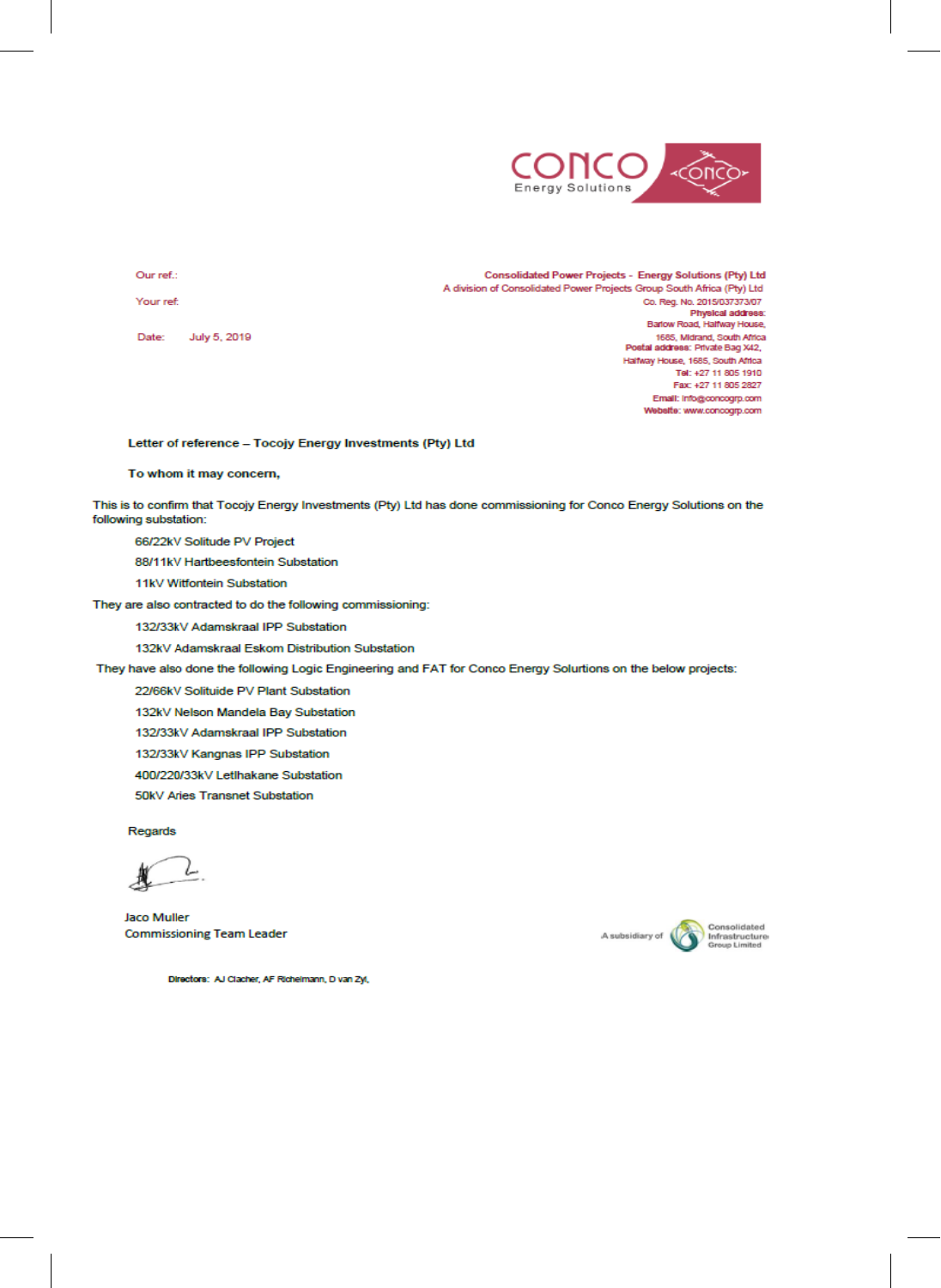

Our ref.:

Your ref:

August 5, 2019 Date:

Consolidated Power Projects - Energy Solutions (Pty) Ltd A division of Consolidated Power Projects Group South Africa (Pty) Ltd Co. Reg. No. 2015/037373/07 Physical address: Barlow Road, Halfway House, 1685, Midrand, South Africa Postal address: Private Bag X42, Halfway House, 1685, South Africa Tel: +27 11 805 1910 Fax: +27 11 805 2827 Email: info@concogrp.com Website: www.concogrp.com

#### Letter of reference - Tocojy Energy Investments (Pty) Ltd

#### To whom it may concern,

I am writing this letter in my capacity as a Project Manager/Engineer/Principal Design at Consolidated Power Projects (Conco Energy Solutions), where Tocojy Energy Investments was contracted to provide services of control and protection panels assembling, wiring, relay logic engineering, FAT, site installation of secondary equipment, Installation of control cables and commissioning for the 22/66KV Solitude PV Solar Plant Substation in Mauritius, control and protection panels assembling, wiring, relay logic engineering, FAT for both 220kV Interconnecting Transmission Substation, 220/33kV 40 MW Selenkei PV Substation, 220/33kV 40 MW Cedate PV Substation for Grupotec in Kenya. The work was executed to the satisfaction of the end clients.

**Your Sincerely** 

Back

**Byron Sacho Project Engineer** CONCO Energy Solutions (PTY) Ltd. A subsidiary of Consolidated Power Projects (PTY) Ltd.





Directors: AJ Clacher, AF Richelmann, D van Zyl,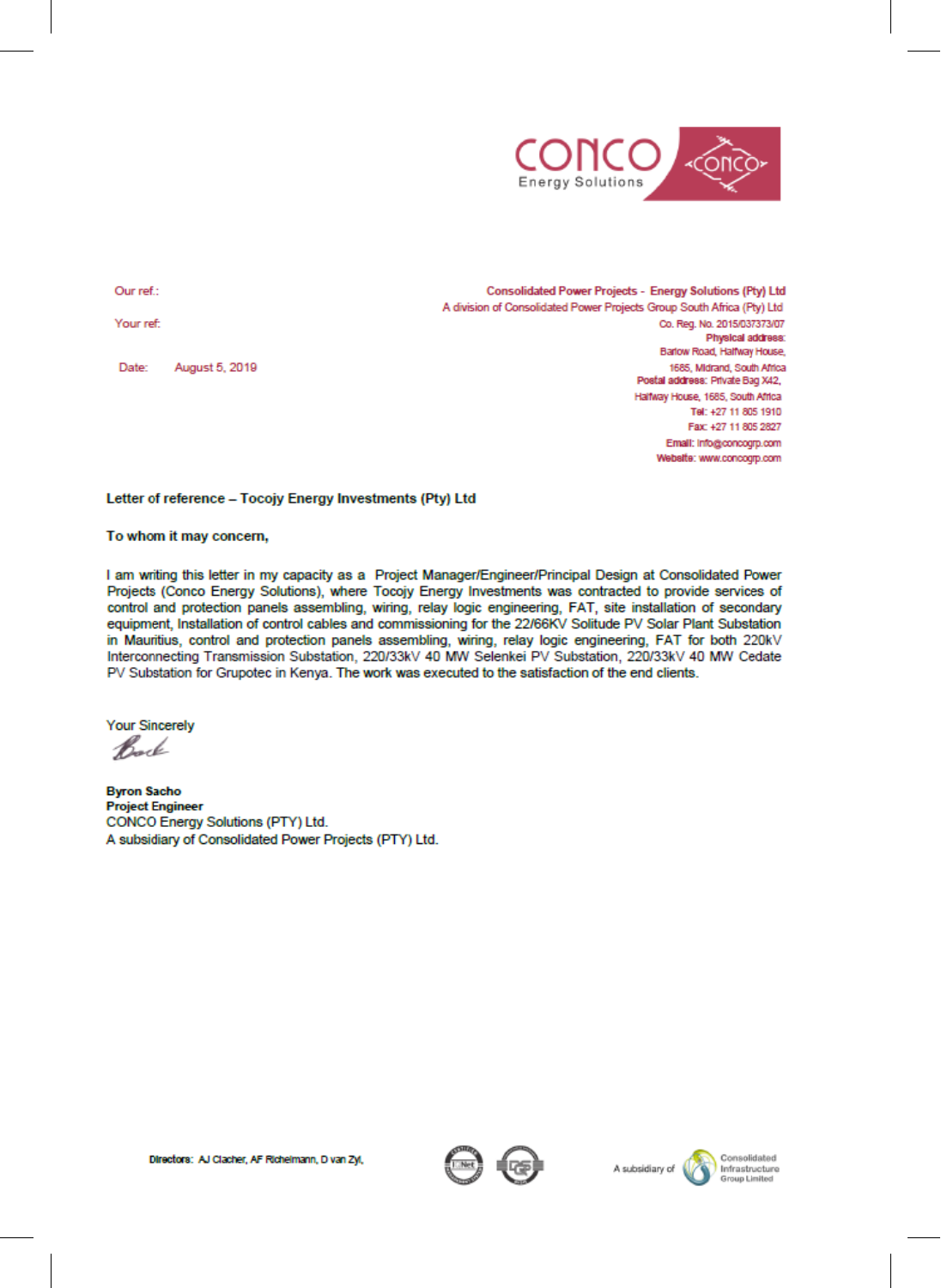**HEAD OFFICE ADDRESS** 55 Nyala Avenue Theresa Park PRETORIA NORTH 0155 **POSTAL ADDRESS** P.O. BOX 44179 Therasa Park, PRETORIA NORTH 0155 Phone: 012 542 1172 Fax: 086 560 9801 E-mail:info@kapabokoni.co.za REG NO: 2011/006289/23



**TAX NO: 9455942160** 

VAT REG NO: 4200260828

20 April 2018

Tocojy Energy Investments (PTY) Ltd 15 Burkina Faso Street Cosmo City Roodepoort 2188 Cell: 072 287 6165 / 078 961 2588 Email: tocojyenergy@gmail.com

ATTENTION: Mr. Colin Bailey

#### RE: DESIGN, SUPPLY, DELIVERY, INSTALLATION AND COMMISSIONING OF SECONDARY PLANT AT OUKASIE AND BRITS 2 SUBSTATIONS

1. This letter serves to confirm that you have been appointed by Kapa Bokoni Trading & Project 10 cc for above mentioned project to carry out work as indicated below

1.1 Project Name: Oukasie Substation

- · Service provider: Tocojy Energy Investments (PTY) Ltd
- Job Description: Design, supply, delivery, installation and commissioning of secondary plant at Oukasie and Brits 2 substations
- · Project Duration: Three (03) Months
- Contract Amount: R 1 958 128.00 (All Inc.)
- 2. The service provider should be committed fully to this project as per your scope.
- 3. It is expected of you to submit your monthly report and claim on the 25<sup>th</sup> of each month.
- 4. All payments will be made by Kapa Bokoni Trading and Projects within 7 days of receipt of payment from the Client.

Kindly confirm in writing your acceptance of this appointment letter.

Yours sincerely,

15/00/02 02:00:00 02:00 02:00:00 02:00:00

20/64

Humbulani Eric Netshishivhe

Director: Kapa Bokoni Trading & Projects

Director H. E Netshishivhe